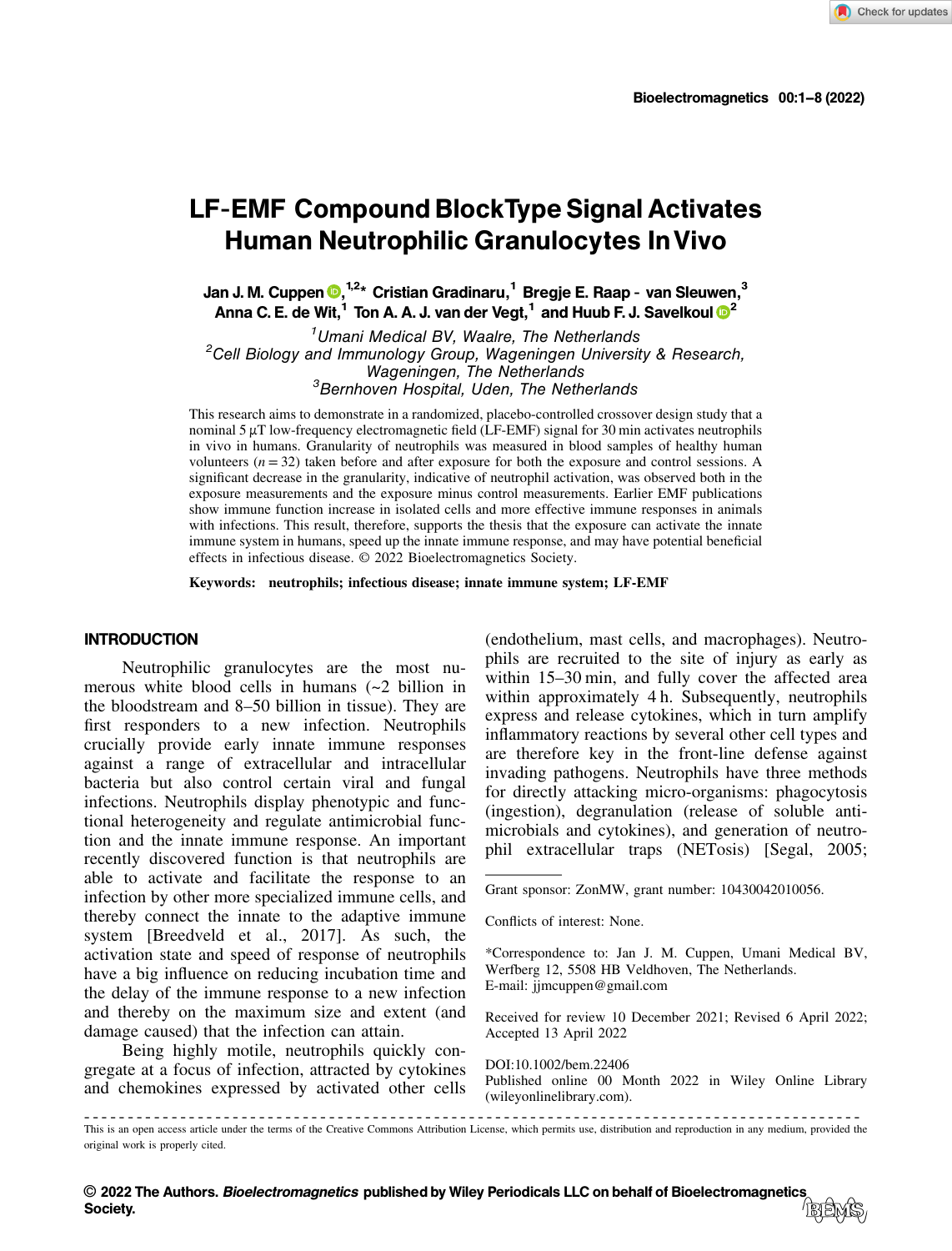

Fig. 1. Age distribution of volunteers. The bias towards the 50–70 year age range is on purpose.

Ear and McDonald, 2008; Hickey and Kubes, 2009].

In addition to recruiting and activating other cells of the immune system, neutrophils are essential to the host defense against invading pathogens and fight constantly against different infections and toxic agents that enter via the skin, the respiratory, intestinal, urinary, and reproductive system, and the membranes of the eyes. These organs are normally lined by neutrophils, which help prevent the entry of organisms or foreign particles. A decreased availability and a reduced functional competence of neutrophils have been associated with a decreased immunocompetence and an increased susceptibility to infection [Moreira da Silva et al., 1994].

Degranulation, the secretion of neutrophil granules, is a critical effector function of neutrophils initiated early during neutrophil recruitment. The extent of neutrophil degranulation must be carefully balanced against the potential harm caused by the pathogen as the dysregulated release of proteolytic enzymes by neutrophils can degrade the extracellular matrix, contributing to immunopathology [Johansson and Kirsebom, 2021]. Balancing of antiviral responses in the lung is critical for managing the efficient clearance of the SARS‐CoV‐2 virus, while limiting tissue damage and avoiding compromising the lungs' ability to perform gas exchange. Moderate neutrophilia and controlled levels of NETosis are able to regulate the majority of pulmonary infections [Ackermann et al., 2021; Stegelmeier et al., 2021; Zuo et al., 2021].

Previous work has shown that a 30 min  $5 \mu T$ exposure with a low‐frequency electromagnetic field (LF‐EMF) compound block type (CBT) signal can decrease mortality and tissue damage in animals with infections, and increase vitality [Cuppen et al., 2007]. It has also shown that the effect is uniformly present between 0.15 and 50  $\mu$ T while reducing to zero below 0.01 µT [id.]. Reactive oxygen species (ROS) production was increased in freshly harvested monocytes [Kazemi et al., 2015], and NETosis was increased in neutrophilic granulocytes in human blood [Golbach et al., 2015]. The CBT signal is described in Bouwens et al. [2012] and below.

The goal of this research is to establish that neutrophils are activated in humans in vivo by the selected LF-EMF exposure. To that end, we measure granularity of neutrophils in blood samples taken just before and immediately after the session. A decreased granularity thereby corresponds with a higher activation state of neutrophils [Bekkering and Torensma, 2013].

## MATERIALS AND METHODS

Healthy volunteers  $(n = 32)$  were recruited and invited to Bernhoven Hospital (Uden, The Netherlands) for two sessions at least 1 week apart. There were 18 female volunteers with mean age 57, SD 11, and 14 male volunteers with mean age 59, SD 13 (see Figure 1). This research was aimed to be a first step towards a treatment for preventing serious COVID‐19 after a SARS‐CoV‐2 infection. It is also a preparation for a trial with recurrent cystitis. Older people have a slower responding immune system and the majority of COVID‐19 patients are older men, while the majority of recurrent cystitis patients are older women. Therefore, we accepted volunteers with ages biased towards the older age brackets.

The sessions were identical except for the device choice, once exposure, and once control, in random order. Exclusion criteria that included COVID‐19, pregnancy, immune disease, or active implanted device were evaluated. Using telephone questionnaires after 1 day, 1 week, and 1 month after each session by a trained professional, no adverse events were reported by the participants.

The study protocol was approved by the Medical Ethical Committee of Radboud University Medical Center under number NL75559.091.20. Before starting treatment, 3 ml blood was taken and sent to the hospital lab, the 30 min treatment with the LF-EMF device was performed, and afterwards another 3 ml blood was taken and also sent to the lab.

In the hospital lab, the samples were immediately analyzed in a normal hospital routine on an Abbott Cell‐Dyn Sapphire hematology analyzer (Abbott Diagnostics, Santa Clara, CA), which allows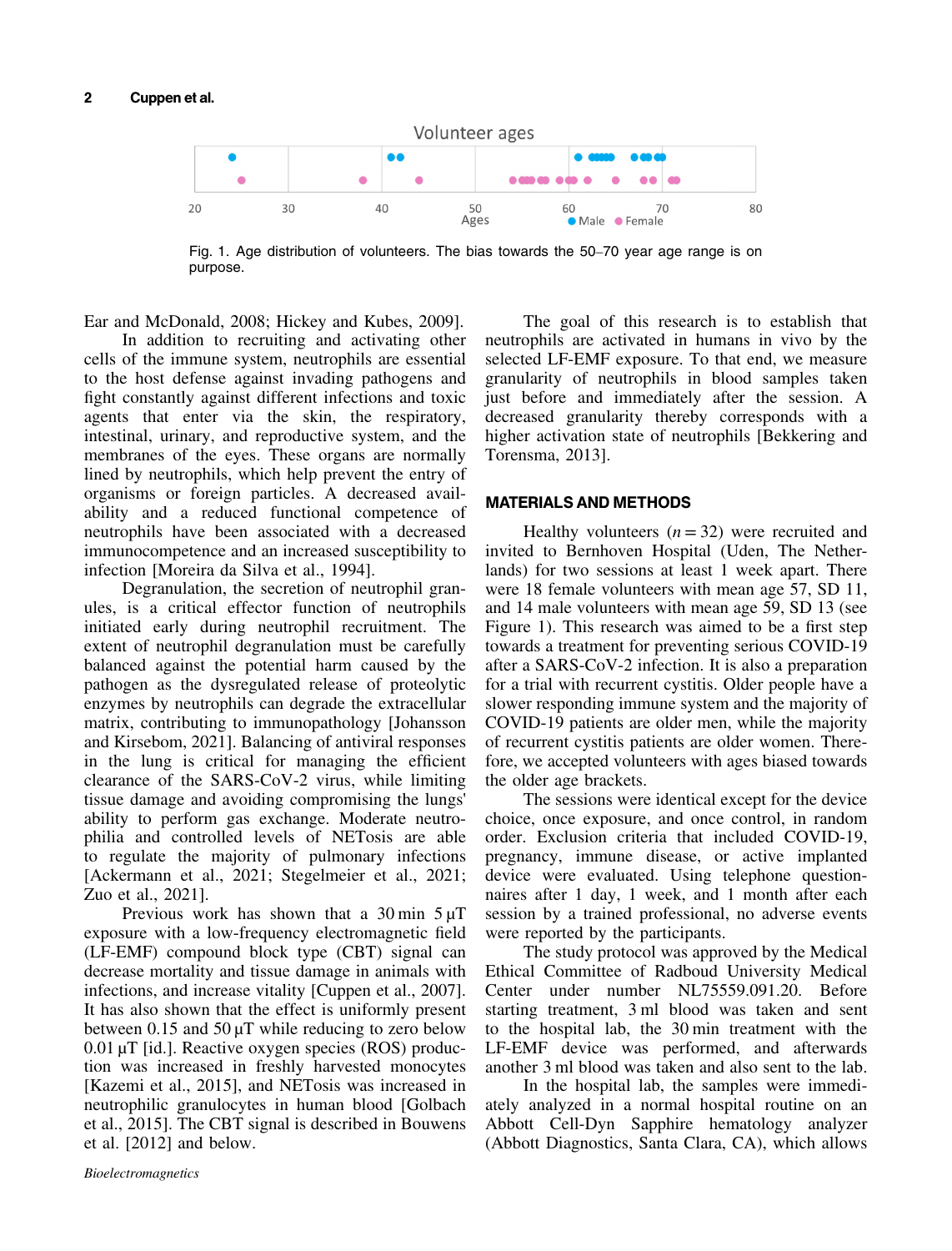for whole-blood analysis using spectrophotometry, electrical impedance, and laser light scattering (multi‐ angle polarized scatter separation, MAPSS) to classify populations of blood cells. The device comprises detectors that are used for optical light scattering to measure different parameters that represent morphological characteristics (e.g. cellular volume, granularity, nuclear shape) of cells and based on combinations of these parameters, cells are automatically classified into different subpopulations, including neutrophils. This system stores blood count data (including neutrophil count NEU) and limited flow cytometric data (including the 7‐degree forward scatter measurement Nimn (technical code) indicating granularity) which were used in the analysis.

Two treatment systems were provided, one exposure, one control, marked A and B on the bottom. The coding (A and B being exposure and control or vice versa) was chosen by coin flip and not revealed to operators. Volunteers did not even see the markings. The statistician that performed the analysis received the coding resolution only after the analysis. The devices contained custom electronics that operated on a removable battery pack with 10 standard AA 1.2 V NiMH batteries which were charged to full capacity before each session. A button started the treatment which stopped after 30 min as indicated by a lightemitting diode in the button. A ring‐shaped coil system was provided that was positioned exactly around the volunteer as shown in Figure 2. All volunteers were positioned the same: facing the earth magnetic South. This caused the plane of the ring to be substantially perpendicular to the earth magnetic field direction, which is 60° downwards in The Netherlands, and the direction of the exposure field to be substantially parallel to it. The location was always the same spot in the hospital children's garden, outside, and the earth magnetic field strength was 47 µT, measured with an FW Bell 5170 magnetometer (OECO, Milwaukie, OR).

The field strength implemented is  $5 \mu$ T rms in the center of the coil for a coil current of 0.88 A in the coil with  $2 \times 0.75$  mm<sup>2</sup> copper windings. Off center in the coil plane, the field strength increases to about  $50 \mu$ T close to the coil cover at 28 cm radius. Away from the coil plane, the field strength decreases approximately linearly along the z-axis by  $1 \mu T$  per 8 cm for the first 30 cm. A homogeneity plot  $27 \times 27$  cm is given in Figure 3. Please note that the homogeneity is circularly symmetric around the  $z$ -axis. The  $5 \mu T$ contour is the one through the origin; contour spacing is 1 µT. Forces on the windings, predominantly radial, are less than  $42 \mu N$ , i.e.  $4 \text{ mg}$ , and heat generated is less than 0.5 W, both integrated around the complete



Fig. 2. Photo of the exposure setup. The device is ring‐ shaped, lightweight, and runs on a battery pack of 10 AA NiMH batteries.

circumference. No detectable sound, vibration, or heating is generated at this exposure field strength.

The device and the exposure can be considered safe as the exposure remains within all safety guidelines set by the International Commission on Non‐Ionizing Radiation Protection [ICNIRP, 2003] that are adopted by the WHO and EU. The CBT signal is generated from a summation of block waves, centered around 0, with frequencies 320, 730, 880, and 2600 Hz. The ramps were slanted so that the blocks became trapezoids with 10 µs transition time. We have optimized our electronics to faithfully create the ramps in the CBT signal while allowing low frequency (i.e. low dB/dt) deviations. Because block transitions were separated in software, the maximum  $dB/dt$  was 2 T/s at the periphery and 0.2 T/s in the center of the coil. Models developed by Pilla [2003] imply that the bioactive parts of the signal are the high dB/dt parts.

The reasons for the choice of design parameters for exposure ‐field, ‐procedure, and ‐coil are that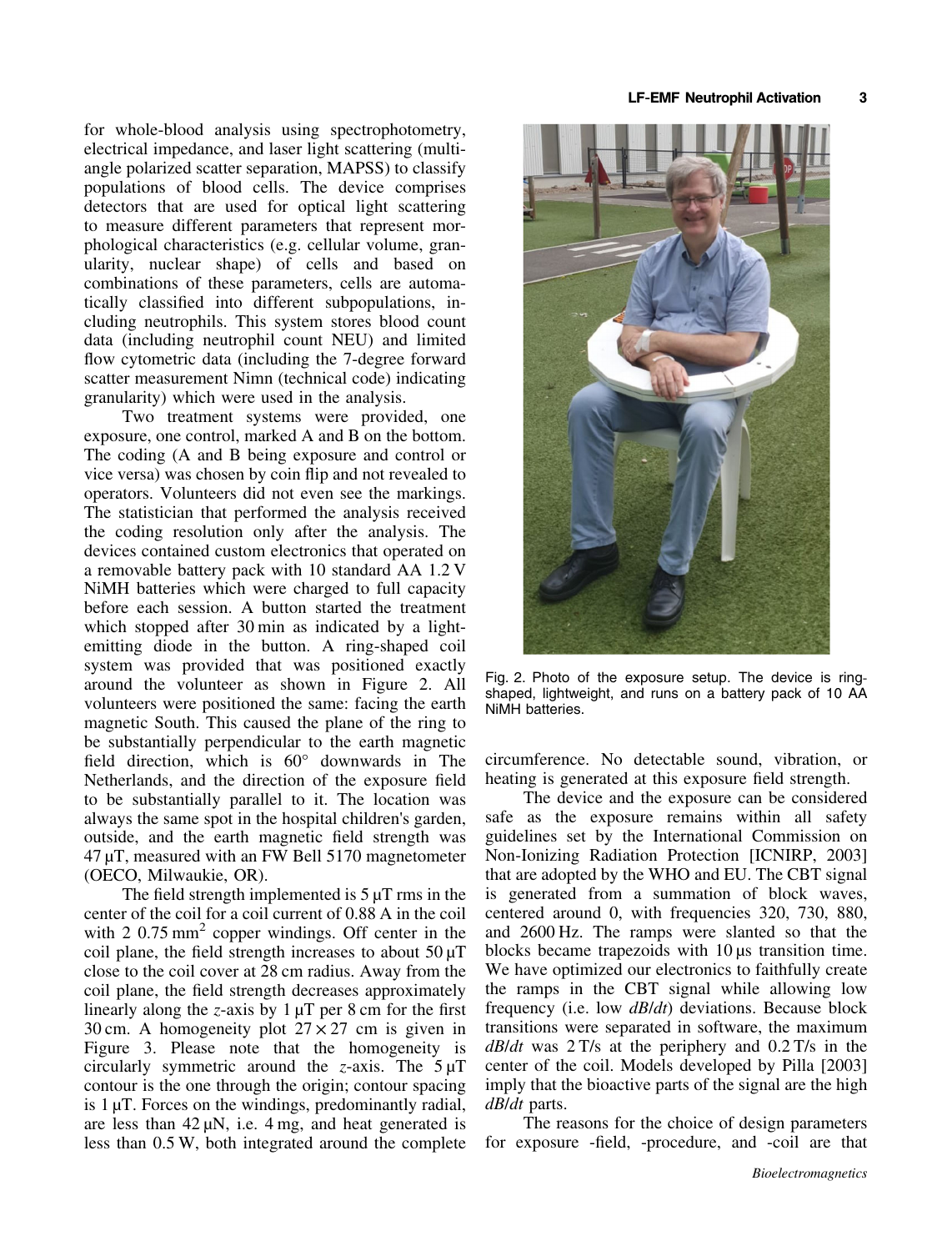#### 4 Cuppen et al.

(i) previous research showed significant and useful effects in animals and on cell level between 0.15 and  $50 \mu T$  [Cuppen et al., 2007] and (ii) these parameters allow for design of a simple, portable device that could be used in clinical practice including home use, if in the future the method can also be proven for disease mitigation.

## **STATISTICS**

All statistical analyses were performed using Stata/IC v15.1 (StataCorp, College Station, TX). The power studies were performed using G\*Power 3.1.9.4 (HHU, Düsseldorf, Germany). Data normality tests were performed visually using QQ plots and then confirmed quantitatively by means of the Shapiro–Wilk test. The Shapiro–Wilk test returns a nonsignificant result for both groups ( $P = 0.137$ , Group A;  $P = 0.191$ , Group B), as well as for A–B  $(P = 0.285)$ , which indicates that the null hypothesis of normally distributed data cannot be rejected for Group A, Group B, nor for the difference data in Group A–B (the  $\Delta\Delta$ Nimn variable defined below).

Hence, a one-sided paired  $t$  test was used to test the null‐hypothesis that the population mean for ΔNimn for Groups A and B is zero (i.e. no difference between before and after treatment) against the alternative that a decrease in Nimn occurs after treatment ( $\Delta$ Nimn < 0). This was done for the 23 volunteers in Group A and independently for the 28 volunteers in Group B (total number of volunteers is  $23 + 28 - 19$  [counted double] = 32).

Additionally, since the main aim of the study is to test the difference between control and exposure, a paired analysis was also performed using the 19 volunteers which appear in both Groups A and B. In this case, the primary analysis null‐hypothesis will be that ΔNimn is equal between Groups A and B, or equivalently the  $\Delta\Delta$ Nimn variable (defined as the difference between ΔNimn in Group B and ΔNimn in Group A for paired subjects) is equal to zero. The alternative hypothesis is that the exposure results in a more significant decrease of ΔNimn than control  $(\Delta \Delta N$ imn > 0).

Using a linear model, it was established that the order of treatment (exposure first or control first with at least 1 week in between) does not affect the outcome, i.e. the coefficient of the order of treatment in the model is not statistically significantly different from zero  $(P=0.523)$ . Hence, a one-sided paired t test can be used to compare ΔNimn between Groups A and B. The null hypothesis is that  $\Delta N$ imn(A) =  $\Delta N$ imn(B), and the alternative is that  $\Delta N$ imn(A) >  $\Delta N$ imn(B).

## **RESULTS**

After statistical analysis, it was revealed that Group A was exposure and Group B was control exposed. The baseline value of Nimn (arbitrary units) in this experimental setup was around 140. The data of the calculated granularity shift after EMF exposure are presented in Figure 4. On the left (in blue) the exposure results are shown that display a significant  $(P = 0.0019)$  decrease in granularity with a mean =  $-0.71$  and  $SD = 1.05$  after EMF exposure. The applicable mean and confidence interval (0.38 for  $P = 0.05$ ) are shown to the left of the datapoints. The achieved power is 93%.

The control set of granularity datapoints (middle, in yellow) is not significantly shifted after EMF exposure. Mean =  $-0.07$ ,  $P = 0.37$ , confidence interval  $(P = 0.05) = 0.34$ .

The analysis for A–B or  $\Delta \Delta N$ imn<sub>*i*</sub> =  $\Delta N$ imn<sub>*i*</sub>  $(B) - \Delta N$ imn<sub>i</sub> $(A)$ (in red) yields that the observed effect on granularity shift after EMF exposure is significant with  $P=0.008$  and achieved power 82%. The confidence interval is 0.42 ( $P = 0.05$ ).

With a correlation coefficient  $R = 0.165$  in the A group and  $R = 0.365$  in the B group, there is no apparent correlation between the granularity shift and the relative number of neutrophils per unit volume in the sample as is visible in Figure 5. This implies that there is no apparent correlation between the granularity shift (measured in the Nimn parameter) and the immune competence (measured as neutrophils per unit volume) of the volunteer.

## **DISCUSSION**

Our results indicate that a short‐term low dose LF‐EMF exposure in vivo indeed has a significant activating effect on neutrophils in the peripheral blood of human volunteers. Consequently, the animal and in vitro human cell level effects that were found for the CBT signal in our previous studies [Cuppen et al., 2007; Golbach et al., 2015] are indicative that similar results could be achieved in vivo. These earlier studies showed a strongly decreased mortality of infected and/or diseased animals, significantly reduced tissue damage, increased vitality, and increased functional response of immune cells after infection or a simulated infection (with LPS in in vitro cell culture experiments). These results now set the stage for further investigation of immune activation by LF‐EMF in humans in actual disease situations in vivo.

Our study showed that LF‐EMF exposure in vivo in clinically healthy individuals results in rapid and detectable activation of neutrophils in peripheral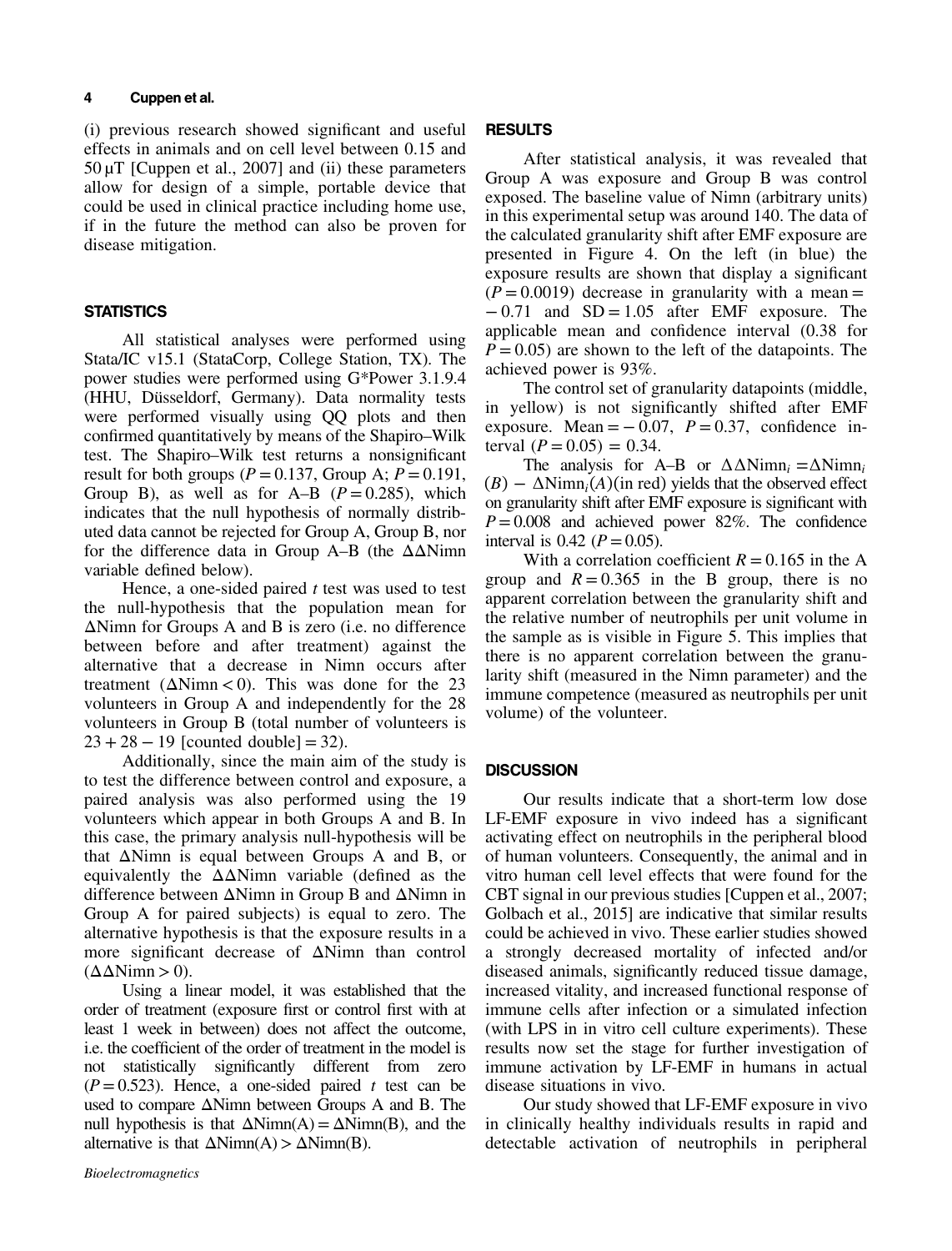

Fig. 3. 27 cm  $\times$  27 cm Homogeneity plot of the exposure field. 5 µT contour runs through origin, contour spacing is 1µT. The plot shows the xz rectangle; there is circular symmetry around the z-axis and symmetry around the  $z = 0$ plane.

blood based on established activation markers like decreased granularity [Bekkering and Torensma, 2013]. Initial activation of neutrophils results in the induction of a priming by exposure to early phase mediators and leaving the neutrophils endowed with a more rapid functional response while staying in a resting condition. This response will be more rapid and amplified upon another stimulus, including exposure to an infection. Since neutrophils contribute to the production of type I IFN [Shirafuji et al., 1990], they prime the innate immune system to persist in a preactivated antiviral and antibacterial state, associated with further large secretion of type I IFN from plasmacytoid dendritic cells [Pierce et al., 2021]. Increased expression of genes downstream of type I and II IFNs and the NLR family pyrin domain‐ containing 3 (NLRP3) inflammasome results in a more vigorous and faster early immune response against infections, including SARS‐CoV‐2, and thereby mitigates the development of severe Covid‐19 disease [Pylaeva et al., 2016; Loske et al., 2022; Chou et al., 2022]. Similarly, a preactivated bacterial state can be expected to mitigate diseases like cystitis.

As discussed above, activated neutrophils can also cause tissue damage. It is our expectation that future research will show that early in a serious infection, the advantages of a faster and stronger immune response far outweigh the disadvantages because both the maximum infection and the

maximum immune response can remain within boundaries of regulation and will therefore be more optimally controlled.

The field strength used in the exposure is well below all safety guidelines adopted by the WHO and EU [International Commission on Non‐Ionizing Radiation Protection [ICNIRP], 2003]. In fact, physicists have long maintained that such a low field strength EMF cannot achieve biological effects because the energy deposited is negligible. From in vitro studies, it is known that even minor exposure to LF‐EMF can have effects on cellular mechanisms [Mahaki et al., 2019]. Indeed, it was found that cells are responsive to field strengths as low as  $\sim 0.15 \mu T$ [Kapri‐Pardes et al., 2017]. It was proposed that NADPH oxidase (NOX) acts as a receptor for LF-EMF [Golbach et al., 2015; Kapri-Pardes et al., 2017] and subsequent activation of NOX generates ROS. In vitro, neutrophils display increased ROS production already after 15 min of exposure to EMF [Poniedzialek et al., 2013].

The question 'how and why cells detect low strength LF‐EMF signals and respond to them' is beyond the scope of this article, although there is abundant evidence that they do [Rosado et al., 2018]. Resonance effects probably play a role, for which a 30 min continuous exposure apparently is enough. Previously, we analyzed the effect of LF‐EMF exposure on the expression of inflammatory genes and proteins in monocytes but did not find consistent effects, and we, therefore, focused on neutrophilic granulocytes as they are more abundant and more agile leukocytes that do contain granules, thereby enabling the measurement of the density shift reported here [Bouwens et al., 2012; Loske et al., 2022]. Although the effect we measured is subtle (a shift of 0.7 on a baseline of 140), a downstream effect on immune response as in our previous animal experiments [Cuppen et al., 2007] can be explained by the fact that the body contains billions of neutrophils, of which only a few need to be sufficiently activated. Neutrophils display various robust positive feedback amplification processes that steer effective migration towards chemotactic gradients, induce multiple waves of neutrophil recruitment to the site of inflammation and infection, and promote various effector functions of other cells to provide antimicrobial immunity [Németh and Mócsai, 2016]. When only a few neutrophils engage and recognize such a pathogen, they will start a cascade of activation and amplification of neutrophils (as they are so abundant with about 60% of peripheral blood leukocytes) and other cells such as monocytes, that provide an efficient innate immune response [Francis et al., 2019].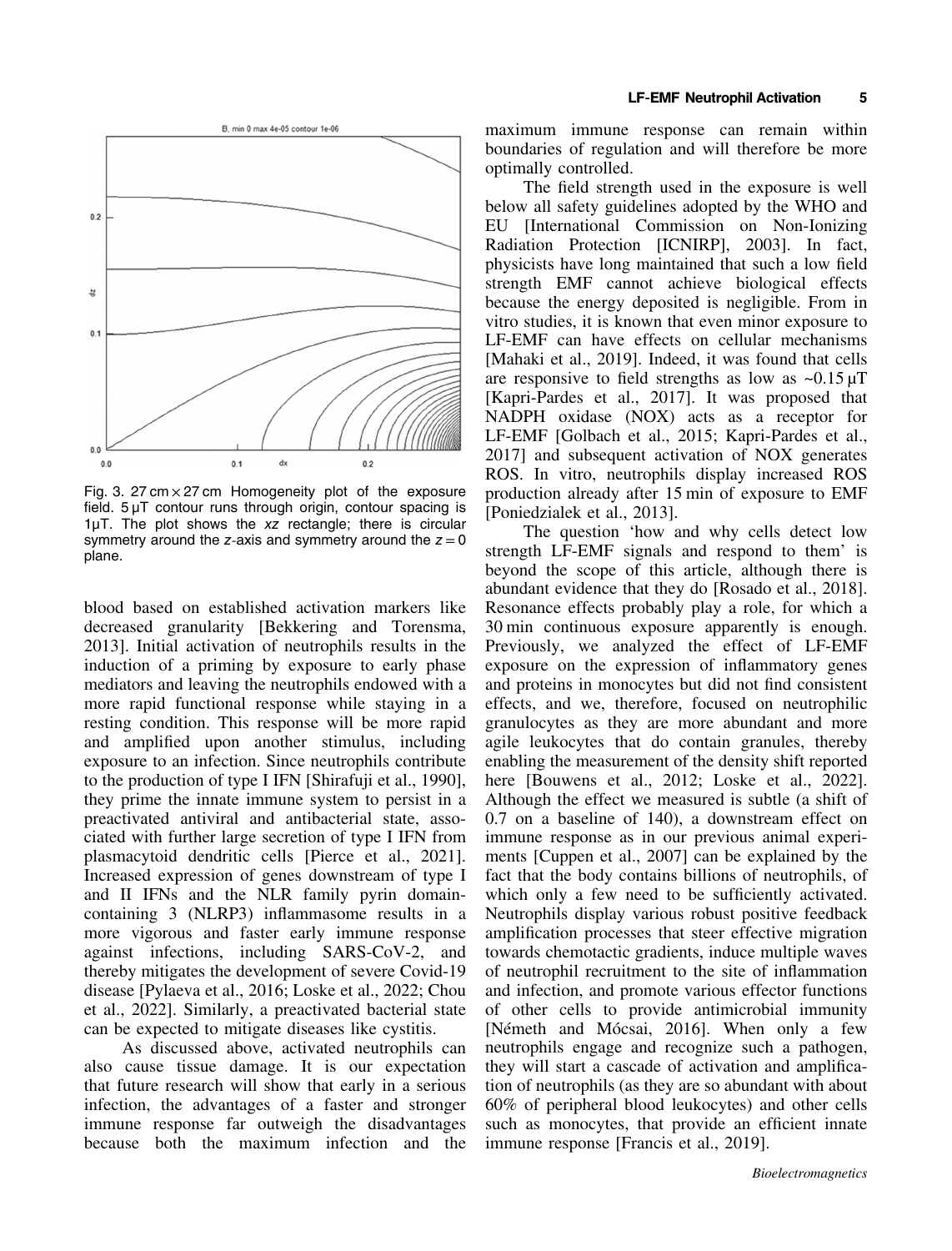

Granularity shift vs # neutrophils



Fig. 4. Results. Granularity measured in peripheral blood after exposure minus before exposure. In each group to the left mean and  $P = 0.05$  confidence interval, next data points of individual results. Left group A exposure, middle B control, right Groups A–B for the same volunteer at least one week between exposures. Decreasing granularity indicates neutrophils excrete antimicrobial proteins and mediators for further immune response [Bekkering and Torensma, 2013].

The short-term exposure, of which possible effects can be rapidly detected, allowed for a randomized, placebo‐controlled crossover design which could be completed in a short time. The primary outcome variable was the activation state of the neutrophils that could be determined in a routine setting in the clinical chemistry laboratory of a hospital. Several confounding factors, however, have to be considered, as this could help avoid loss of samples as happened in our study due to these unforeseen issues. First, different Sapphire analyzers, even when duly calibrated to give precise blood cell counts, have a different baseline for Nimn. Second, due to the high sensitivity of neutrophils to environmental conditions, a delay in analyzing after blood sampling induced substantial shifts in Nimn. Therefore, all samples must be analyzed as soon as possible, and delays should be avoided. Third, using tubes, there might be a risk on blood sample coagulation which requires drawing an extra blood sample. Also, inside (hospital) buildings the ambient static field can be significantly changed in direction and strength due

Fig. 5. Granularity shift versus neutrophil count; with a correlation coefficient  $R = 0.165$  in the A group and  $R = 0.365$  in the B group, there is no apparent correlation between the granularity shift and the relative number of neutrophils per unit volume in the sample. This suggests that there is no correlation between the immune competence of the volunteer and the granularity shift.

to construction iron. Moreover, when working in an area (or building) with an earth (or ambient) magnetic field strength different from The Netherlands (47 µT), the frequencies may have to be changed (linearly) to achieve a similar resonance potential. Lastly, it is crucial to maintain sufficient distance between individuals receiving the exposure and the control exposures, as even very small signals (down to 3 nT) can still have an effect on neutrophils [Cuppen et al., 2007].

## **CONCLUSION**

The results of this study indicate that the LF‐EMF treatment activates neutrophils in vivo in humans, aged between 50 and 70. Therefore, LF‐EMF exposure with the CBT signal may have the potential to be applied in providing a treatment modality in infectious diseases, especially when applied early in the infection by speeding up the immune response that could keep the infection smaller and reduce its clinical effects on the patient.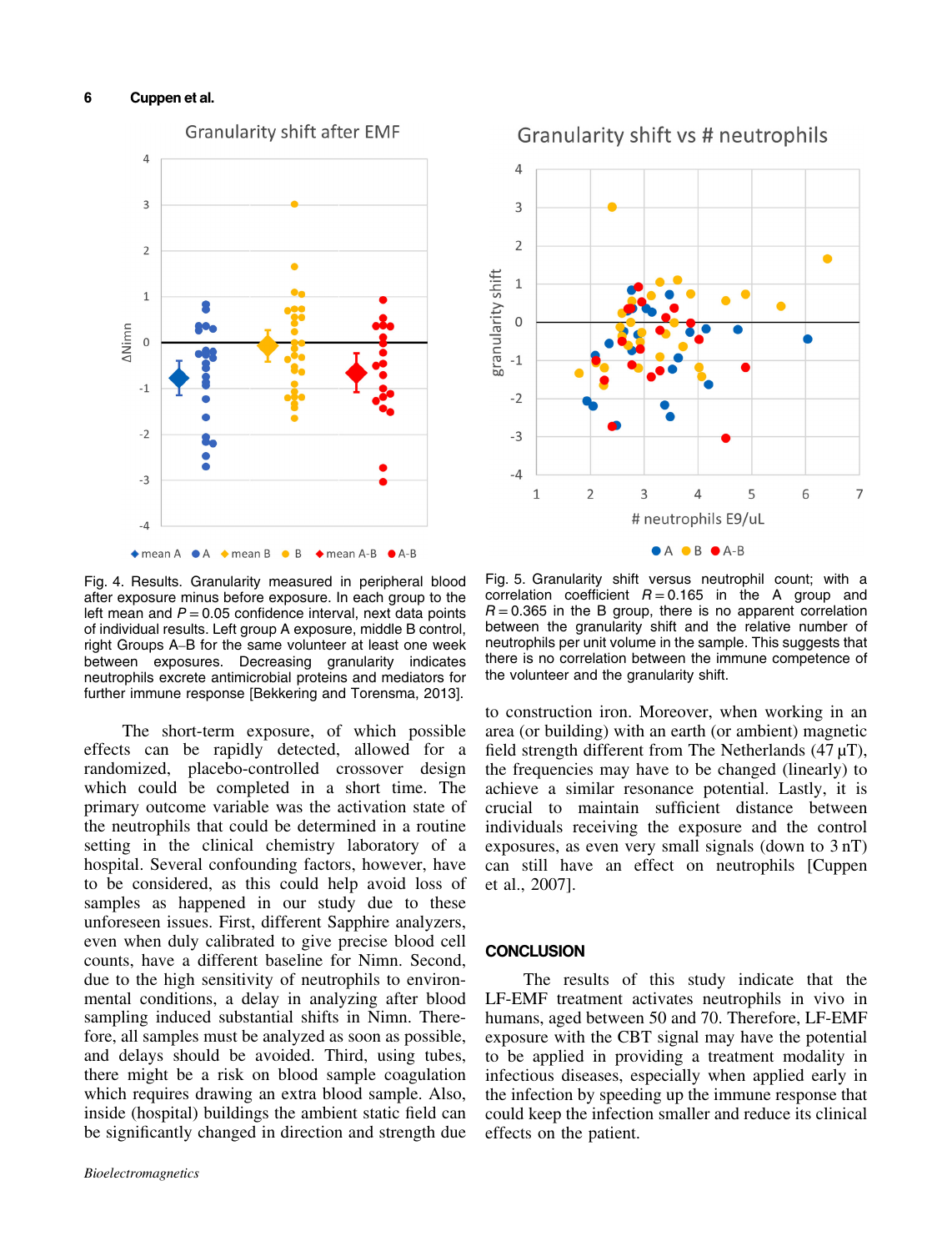#### LF-EMF Neutrophil Activation 7

#### AUTHOR CONTRIBUTIONS

JC originally identified immune stimulation with EMF as a research subject inspired by work by Dr. Georges Vanroy (†2003) in chronic infectious disease using combined electric and electromagnetic stimuli. JC designed the signal, the device hardware and software, and designed and supervised the study. HS originally identified neutrophils as a target for research in EMF immune stimulation and the granularity measurement as a method of interest. CG did the statistics, and BR coordinated and managed the data collection with support from AW. JC and HS wrote the article. TV and JC declare to own stock in Umani Medical BV, which owns the IP concerning the method and devices used. CG and AW are coworkers of Umani Medical BV.

## ACKNOWLEDGMENTS

We are very thankful to Linda Penninx, Heidi Peters‐Geurts, Jart Diris, and Kitty Slieker for their perfect execution of the trial, and Kim van Rooij and Janneke Reitsma‐Maandag for essential support. The study was made possible by Hans Weerstra, and a pilot study by Maarten Cuppen and Albert Zwart. Ludy van Dun and Lucas Portelli both gave very valuable help and advice. We are especially thankful to our volunteers participating in the study.

#### **REFERENCES**

- Ackermann M, Anders HJ, Bilyy R, Bowlin GL, Daniel C, De Lorenzo R, Egeblad M, Henneck T, Hidalgo A, Hoffmann M, Hohberger B, Kanthi Y, Kaplan MJ, Knight JS, Knopf J, Kolaczkowska E, Kubes P, Leppkes M, Mahajan A, Manfredi AA, Maueröder C, Maugeri N, Mitroulis I, Muñoz LE, Narasaraju T, Naschberger E, Neeli I, Ng LG, Radic MZ, Ritis K, Rovere‐Querini P, Schapher M, Schauer C, Simon HU, Singh J, Skendros P, Stark K, Stürzl M, van der Vlag J, Vandenabeele P, Vitkov L, von Köckritz‐Blickwede M, Yanginlar C, Yousefi S, Zarbock A, Schett G, Herrmann M. 2021. Patients with COVID‐19: In the dark‐NETs of neutrophils. Cell Death Differ 28(11):3125–3139.
- Bekkering S, Torensma R. 2013. Another look at the life of a neutrophil. World J Hematol 2(2):44–58.
- Bouwens M, deKleijn S, Ferwerda G, Cuppen JJ, Savelkoul HFJ, Kemenade BM. 2012. Low‐frequency electromagnetic fields do not alter responses of inflammatory genes and proteins in human monocytes and immune cell lines. Bioelectromagnetics 33(3):226–237.
- Breedveld A, Groot Kormelink T, vanEgmond M, deJong EC. 2017. Granulocytes as modulators of dendritic cell function. J Leukoc Biol 102:1003–1016.
- Chou J, Thomas PG, Randolph AG. 2022. Immunology of SARS‐ CoV‐2 infection in children. Nat Immunol 23:177–185.
- Cuppen J, Wiegertjes G, Lobee H, Savelkoul H, Elmusharaf M, Beynen A, Grooten H, Smink W. 2007. Immune stimulation in fish and chicken through weak low frequency electromagnetic fields. Environmentalist 27:577–583.
- Ear T, McDonald PP. 2008. Cytokine generation, promoter activation, and oxidant‐independent NF‐kappaB activation in a transfectable human neutrophilic cellular model. BMC Immunol 9:14.
- Francis A, Bosio E, Stone SF, Fatovich DM, Arendts G, MacDonald SPJ, Burrows S, Brown SGA. 2019. Markers involved in innate immunity and neutrophil activation are elevated during acute human anaphylaxis: Validation of a microarray study. J Innate Immun 11:63–73.
- Golbach LA, Scheer MH, Cuppen JJM, Savelkoul H, Kemenade BMLV. 2015. Low‐frequency electromagnetic field exposure enhances extracellular trap formation by human neutrophils through the NADPH pathway. J Innate Immun 7(5):459–465.
- Hickey MJ, Kubes P. 2009. Intravascular immunity: The hostpathogen encounter in blood vessels. Nat Rev Immunol 9(5):364–375.
- International Commission on Non‐Ionizing Radiation Protection (ICNIRP). 2003. Guidance on determining compliance of exposure to pulsed and complex non‐sinusoidal waveforms below 100kHz with ICNIRP Guidelines. Health Phys 84:383–387.
- Johansson C, Kirsebom FCM. 2021. Neutrophils in respiratory viral infections. Mucosal Immunol 14(4):815–827.
- Kapri‐Pardes E, Hanoch T, Maik‐Rachline G, Murbach M, Bounds PL, Kuster N, Seger R. 2017. Activation of signaling cascades by weak extremely low‐frequency electromagnetic fields. Cell Physiol Biochem 43:1533–1546.
- Kazemi E, Mortazavi SMJ, Ali‐Ghanbari A, Sharifzadeh S, Ranjbaran R, Mostafavi‐pour Z, Zal F, Haghani M. 2015. Effect of 900 MHz electromagnetic radiation on the induction of ROS in human peripheral blood mononuclear cells. J Biomed Phys Eng  $5(3):105-114$ .
- Loske J, Röhmel J, Lukassen S, Stricker S, Magalhães VG, Liebig J, Chua RL, Thürmann L, Messingschlager M, Seegebarth A, Timmermann B, Klages S, Ralser M, Sawitzki B, Sander LE, Corman VM, Conrad C, Laudi S, Binder M, Trump S, Eils R, Mall MA, Lehmann IS. 2022. Pre‐ activated antiviral innate immunity in the upper airways controls early SARS‐CoV‐2 infection in children. Nat Biotechnol 40:319–324.
- Mahaki H, Jabarivasal N, Sardarian K, Zamani A. 2019. Effects of various densities of 50 Hz electromagnetic field on serum IL‐9, IL‐10, and TNF‐α levels. Int J Occup Environ Med 11:24–32.
- Moreira da Silva F, Massart‐Leën AM, Burvenich C. 1994. Development and maturation of neutrophils. Vet Q 16(4): 220–225.
- Németh T, Mócsai A. 2016. Feedback amplification of neutrophil function. Trends Immunol 37(6):412–424.
- Pierce CA, Sy S, Galen B, Doctor Y, Goldstein DY, Orner E, Keller MJ, Herold KC, Herold BC. 2021. Natural mucosal barriers and COVID-19 in children. JCI Insight 6(9): e148694.
- Pilla AA. 2003. Weak time‐varying and static magnetic fields. In: Stavroulakis P, editor, Biological Effects of Electromagnetic FieldsCham, Switzerland: Springer Nature Switzerland. pp. 34–75.
- Poniedzialek B, Rzymski P, Nawrocka‐Bogusz H, Jaroszyk F, Wiktorowicz K. 2013. The effect of electromagnetic